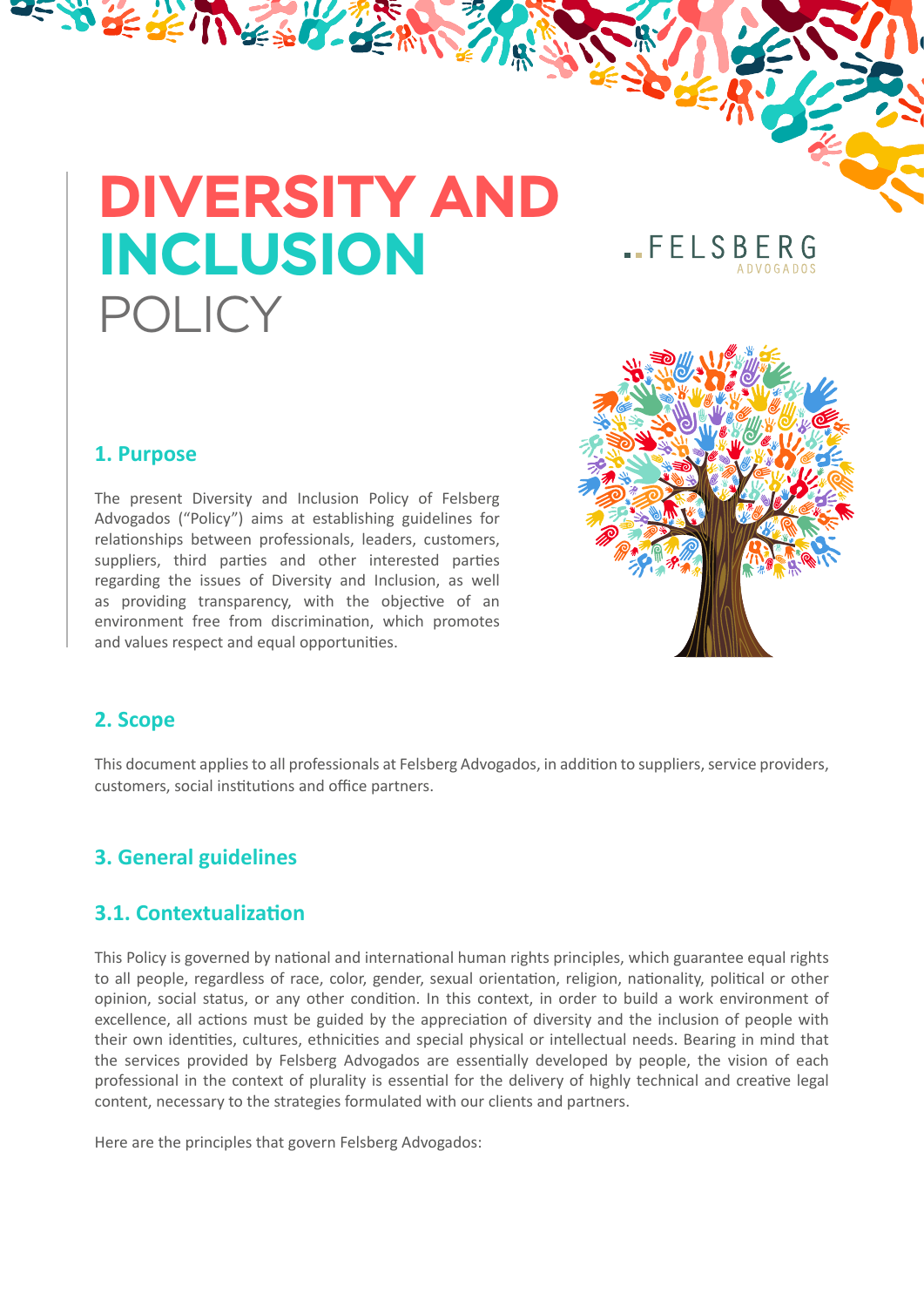- Valuing the plurality of identities, cultures and religions;
- Living with ethnic, cultural, social, religious, sexual orientation and special physical or intellectual needs, based on harmony and respect;
- Actively promoting the inclusion of vulnerable groups and minorities in the workforce;
- Supporting social responsibility and integration; and
- Guaranteeing ethical values and human rights in all relationships that the firm establishes with its employees, customers and partners.

In this sense, our actions are guided by the objectives of ensuring:

- Inclusion of people with special physical and / or intellectual needs;
- Ethnic-racial, gender and sexual orientation diversity;
- Respect for different religious practices;
- Gender equality; and
- Socioeconomic integration.



### **3.2. Commitment**

Our commitment is to promote diversity and inclusion in all its forms, in search of an increasingly inclusive work environment free from any prejudice and discrimination, in which each person can express their



identity in an unrestricted way, with their individualities respected and valued.

In 2019, the Equity, Diversity and Inclusion Committee ("DiversiFeA") was created, in order to promote the dissemination of the appreciation of diversity and inclusion among the different areas of the office, to support and propose actions of diversity and inclusion, and to develop strategies for engaging members and monitoring diagnostics and indicators. DiversiFeA defined three priority themes with their respective affinity groups, as a way to disseminate the principles and purposes of the committee and to invite<br>
DIVATSI**FeA** members of the firm to discuss the following themes:

**Gender Equity:** Promote gender equity through actions that involve women's empowerment and equal opportunities.

**Ethnic-Racial:**  Promote an inclusive work environment, free from racial and ethnic discrimination and attentive to unconscious biases.

**LGBTQIA+:** Promote an inclusive work environment, free from discrimination based on sexual orientation or gender identity, opportunities and rights are

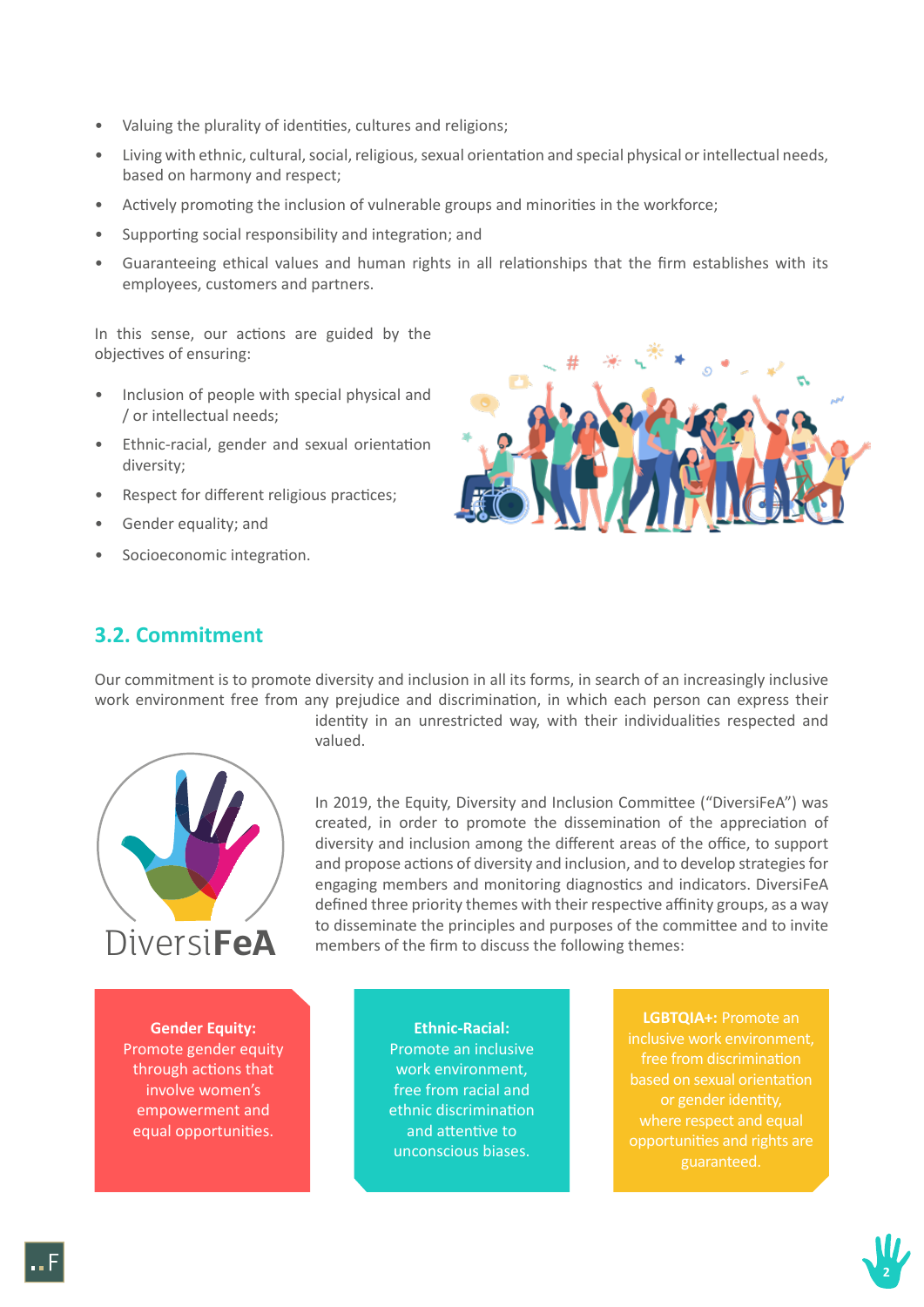## **4. General guidelines**

## **4.1. Role of Leadership**

Leadership is one of the essential instances for building an inclusive organizational culture and a safe and healthy environment for all employees and, therefore, it is essential that it is knowledgeable and actively disperses this Policy. Felsberg Advogados invests in the training and updating of its leaders, so that they adopt inclusive, protective, and harmonious behaviors. It is expected as a value and practice of our leadership to:

- Investigate and rebuke exclusionary behaviors and / or discriminatory attitudes;
- Guide our employees to use the competent channels;
- Develop active listening and value different opinions, regardless of hierarchical relationships;
- Know our own biases and work to minimize them in our daily decisions;
- Maintain an environment of psychological security for our teams;
- Communicate in an assertive and inclusive way;
- Hire and develop different teams; and
- Activate the Denunciation Portal in situations that involve the breach of this Policy.

#### **4.2. Rules of respect and coexistence**

We value an environment based on respect for differences and individuality, with productive coexistence and aimed at the well-being of all. Therefore, we must always assume an open and accepting posture in the face of what is different.

We do not tolerate any type of prejudiced behavior and discriminatory harassment on the part of professionals or by those who professionally relate to us. This includes any unwanted conduct of a verbal, physical or graphic nature with respect to race, creed, color, religion, gender, nationality, sexual orientation, marital status, age, or disability. Good faith complaints about possible non-compliance with this Policy are encouraged, which can be forwarded to the Denunciation Portal and dealt with in the firm's Compliance Committee.



Anyone who deliberately commits or ignores harassment or discrimination will be subject to disciplinary action up to and including the loss of a job or termination of the relationship with the firm.

Some important recommendations:

- Not to stereotype, that is, not to assume truths based only on your point of view;
- Do not assume people's sexual orientation or gender identity;
- Treat everyone with respect;
- Do not make jokes related to the characteristics (physical or otherwise) of the professionals;
- Express your opposition whenever faced with a discriminatory situation; and
- Adopt inclusive communication.

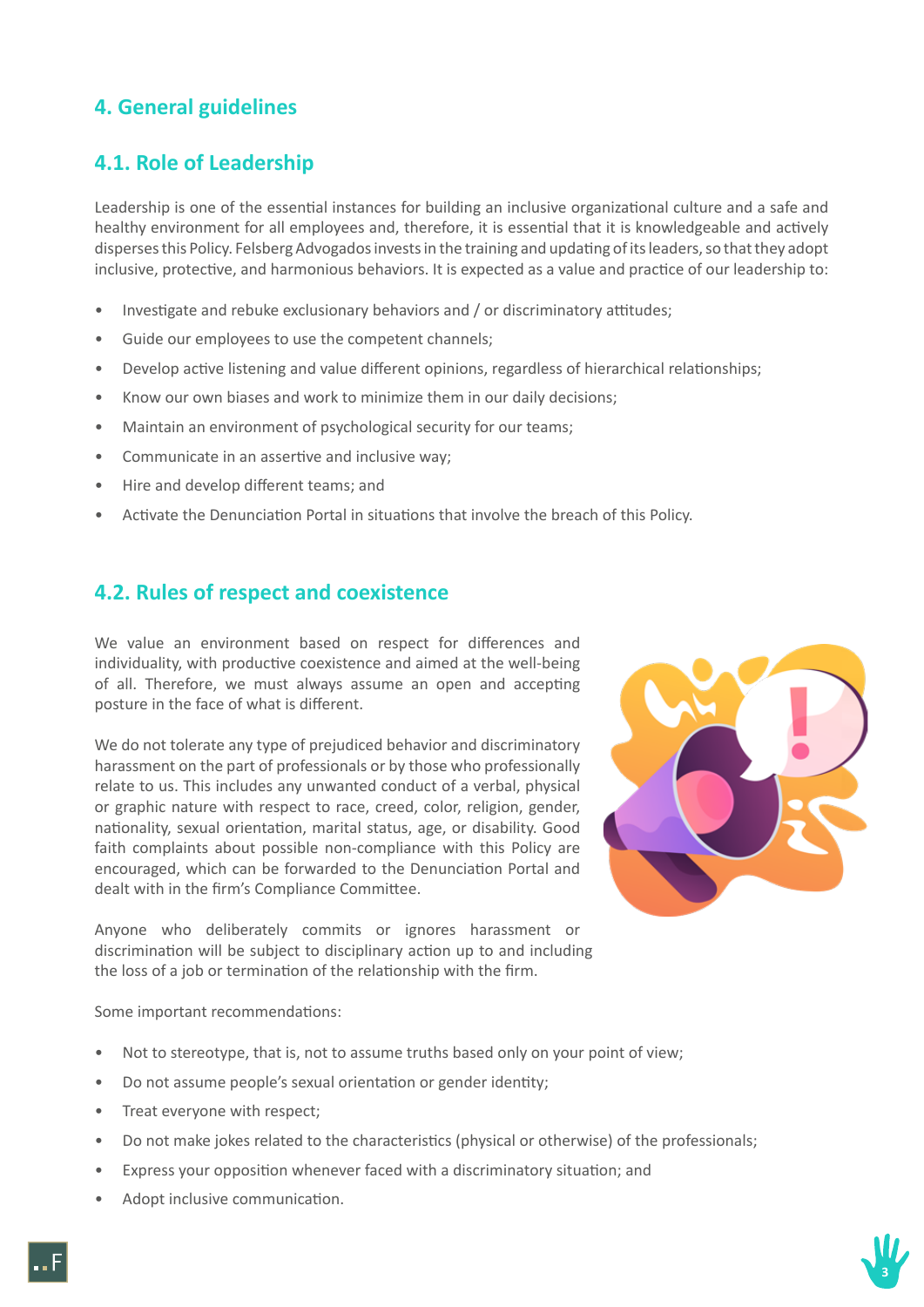## **4.3. Equal opportunities**

In order to promote an environment of equal opportunities for all people, Felsberg Advogados established strategic priorities, namely:

- **• Work environment:** foster a culture of respect with training and educational actions to combat discrimination and eradicate behaviors that violate this Policy;
- **Remuneration:** evolution of policies and processes to guarantee equal pay for all people, without distinction; any type of prejudice or differentiation by gender, race, sexual orientation, socioeconomic origin, age or any other nature will not be tolerated;
- **• Recruitment and Selection:** review of processes to reduce the incidence of unconscious biases and make our workforce more diverse and inclusive, through inclusive communications with the disclosure of inclusive vacancies, in order to encourage the integration of minorities and vulnerable groups; and
- **• Training:** dissemination of study materials, articles, internal lectures with guests involved with our objectives, as well as periodic training for our professionals.



### **4.4. Relationship with third parties**

All service providers and business partners must comply with applicable laws and regulations, in addition to knowing the values and respecting the principles established in this Policy.

### **4.5. Denunciation Portal and Compliance**

Committee Felsberg Advogados provides its professionals with an official tool for receiving reports of violations of non-compliance with the guidelines for valuing Diversity and Inclusion ("Denunciation Portal").

Any discriminatory conduct and / or not in accordance with this Policy must be reported to the Compliance Committee and / or the Human Resources Department, regardless of the position or situation of those who have practiced it.